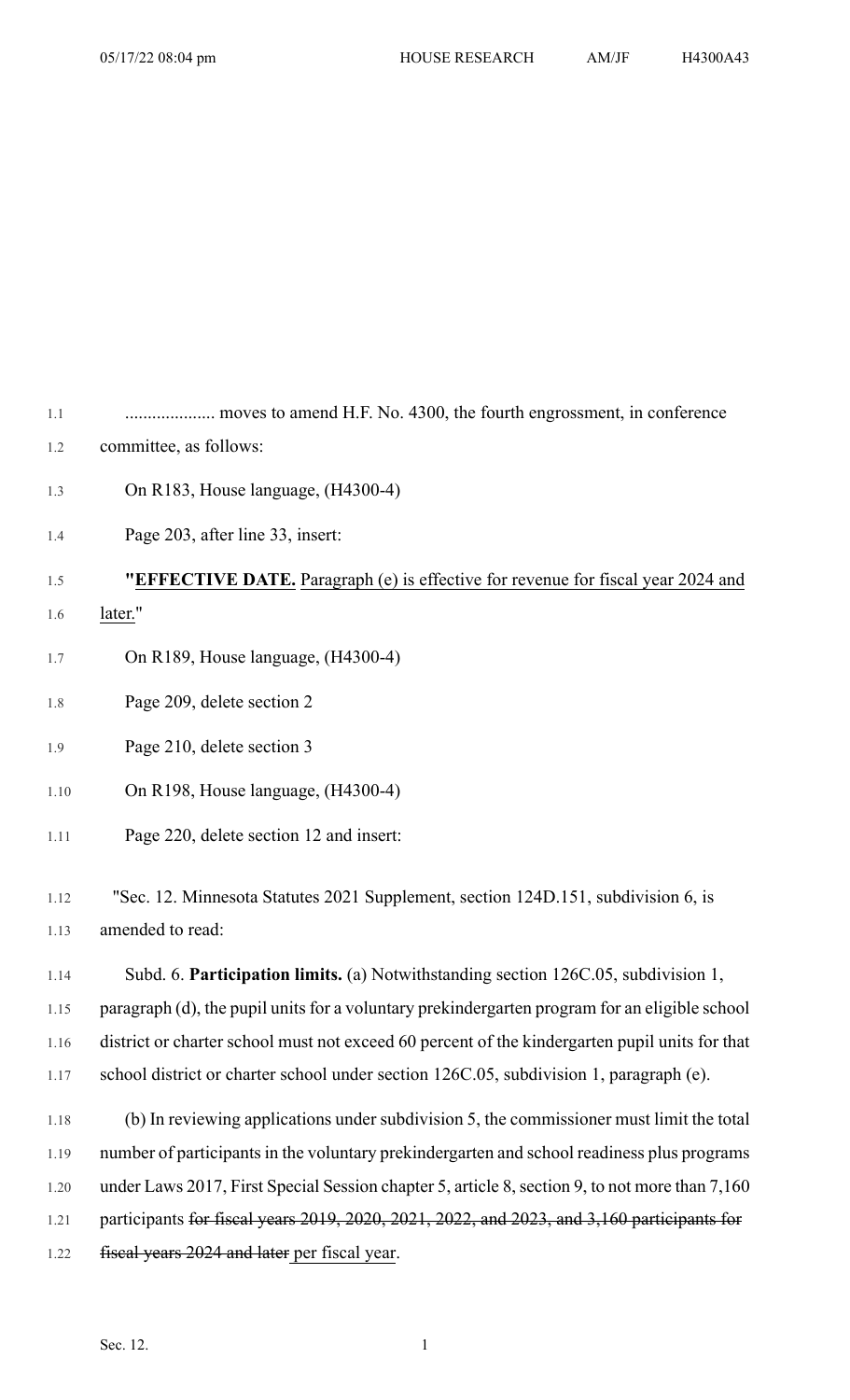| 2.1 | <b>EFFECTIVE DATE.</b> This section is effective for revenue for fiscal year 2024 and |
|-----|---------------------------------------------------------------------------------------|
| 2.2 | later."                                                                               |
| 2.3 | On R205, House language, (H4300-4)                                                    |
| 2.4 | Page 228, delete line 20                                                              |
| 2.5 | Page 228, line 21, reinstate the stricken " $(1)$ " and delete " $(2)$ "              |
| 2.6 | Page 228, line 23, reinstate the stricken $\Gamma(2)$ " and delete $\Gamma(3)$ "      |

- 2.7 Renumber the clauses in sequence
- 2.8 On R206, House language, (H4300-4)
- 2.9 Page 229, lines 6 to 16 and 30 to 33, reinstate the stricken language
- 2.10 Page 229, line 30, strike " $(f)$ " and insert " $(g)$ "
- 2.11 Page 230, lines 1 and 2, reinstate the stricken language
- 2.12 On R208, House language, (H4300-4)
- 2.13 Page 231, line 26, reinstate the stricken language and delete the new language
- 2.14 Page 231, line 27, reinstate the stricken language
- 2.15 Page 231, line 28, reinstate the stricken language and delete the new language
- 2.16 Page 231, line 29, delete the new language
- 2.17 Page 232, line 7, reinstate "(i)" and reinstate "a prekindergarten pupil who:"
- 2.18 Page 232, reinstate line 8
- 2.19 On R209, House language, (H4300-4)
- 2.20 Page 232, lines 9 to 16, reinstate the stricken language
- 2.21 Page 232, line 17, after "later" insert ", except paragraph (i) is effective for revenue for
- 2.22 fiscal year 2024 and later"
- 2.23 Page 232, line 20, strike "(a)"
- 2.24 Page 232, lines 24 to 26, delete the new language and strike the old language
- 2.25 Page 232, line 27, delete "2023" and insert "2024"
- 2.26 Page 233, delete lines 10 to 14
- 2.27 On R210, House language, (H4300-4)
- 2.28 Page 233, line 15, delete "(d)" and insert "(c)"

Sec. 12.  $\hspace{2.5cm}2$